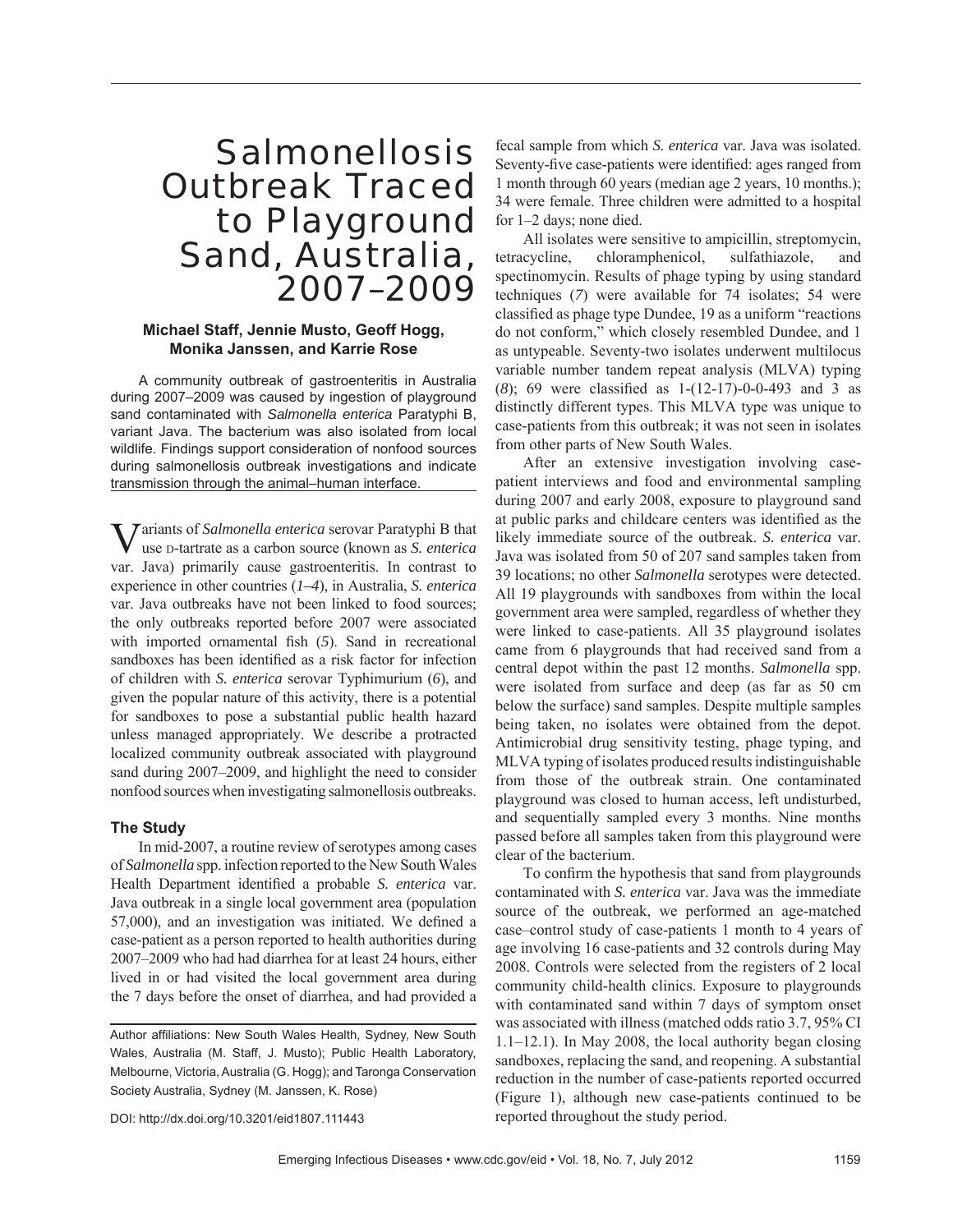## **DISPATCHES**



Figure 1. Number of cases of *Salmonella enterica* variant Java infection and month of onset in children playing in sandboxes, Australia, 2007–2009.

To better characterize the distribution of the bacterium in the local ecosystems, we collected fecal and cloacal samples from 261 free-ranging animals of various species (Table). Thirty-four isolates of *S. enterica* var. Java were identified: most were from a marsupial species native to the local area, the long-nosed bandicoot, *Perameles nasuta* (Figure 2). Phage and MLVA types were indistinguishable from human and environmental isolates. The Australian Registry of Wildlife Health had no recorded evidence of disease associated with the isolation of *S. enterica* var. Java from long-nosed bandicoots (K. Rose, Taronga Conservation Society Australia, pers. comm.).

The isolation of *S. enterica* var. Java from playground sand with the same phage type, MLVA pattern, and antibiogram as that of human isolates supported the hypothesis that ingestion of sand from playgrounds was the human exposure pathway for this outbreak. The case– control study found an association between infection in humans and exposure to at least 1 playground where an *S. enterica* var. Java isolate was found in the sand; these findings confirmed sand as the immediate source of infection. Although sand from the central depot was a common factor in all contaminated playgrounds where case-patients contracted the illness, the infection source for this facility remains unknown. It was located in a wild bushland setting, and it is feasible that transmission of the bacterium from local wildlife occurred.

#### **Conclusions**

Native animals and wildlife have been implicated in previous community-wide outbreaks of salmonellosis (*9,10*). The isolation of *S. enterica* var. Java of common phage and MLVA types from human, animal, and environmental samples implies that the organism can survive within multiple ecosystems. The organism probably has multiple transmission pathways, involving interactions among humans, animals, and the environment. The persistence of the bacterium in playground sand for up to 9 months demonstrates that the organism can survive for a relatively long period in this environment and might

| Table. Salmonella enterica var. Java isolates from animals in or near local government area, Australia, 1998-2009* |           |                                       |                           |             |          |                                            |
|--------------------------------------------------------------------------------------------------------------------|-----------|---------------------------------------|---------------------------|-------------|----------|--------------------------------------------|
|                                                                                                                    |           |                                       |                           | No. animals | No.      |                                            |
| <b>Species</b>                                                                                                     | Year      | Reason for collection                 | Specimen type             | tested      | positive | MLVA (no.)                                 |
| Bandicoot+                                                                                                         | 1998      | Opportunistic screening               | Feces                     |             |          | ND.                                        |
| Dog <sub>‡</sub>                                                                                                   | 2001      | Unclear                               | Rectal swab               |             |          | ND.                                        |
| <b>Black duck</b>                                                                                                  | 2008      | Near contaminated playground          | Feces from ground         | 5           |          | 1-16-0-0-493                               |
| <b>Black rat</b>                                                                                                   | 2008      | Trapped in contaminated<br>playground | Rectal swab               |             |          | 1-16-0-0-493                               |
| <b>Bandicoot</b>                                                                                                   | 2008      | Trapped in contaminated<br>playground | Cloacal swab              | 1           |          | 1-16-0-0-493                               |
| Brushtail possum                                                                                                   | 2009      | Trapped in state park                 | Cloacal swab              | 11          |          | 1-14-0-0-493                               |
| <b>Bandicoot</b>                                                                                                   | 2009      | Trapped in state parks                | Cloacal swab and<br>feces | 67          | 18       | $1-13-0-0-493(6)$ .<br>$1-14-0-0-493(3)$ , |
|                                                                                                                    |           |                                       |                           |             |          | $1 - 15 - 0 - 0 - 493(3)$ .                |
|                                                                                                                    |           |                                       |                           |             |          | $1-16-0-0-493(3)$ ,                        |
|                                                                                                                    |           |                                       |                           |             |          | $1-17-0-0-493(3)$                          |
| <b>Bandicoot</b>                                                                                                   | 2008-2009 | Wildlife rescue                       | Cloacal swab              | 12          | 2        | $1-13-0-0-493(1)$ ,                        |
|                                                                                                                    |           |                                       |                           |             |          | $1-15-0-0-490(1)$                          |
| <b>Bandicoot</b>                                                                                                   | 2009      | Trapped in yard of a case-<br>patient | Cloacal swab              | 3           | 2        | $1-16-0-0-493(2)$                          |
| <b>Bandicoot</b> §                                                                                                 | 2009      | Wildlife rescue                       | Cloacal swab              | 3           | 3        | $01 - 13 - 0 - 0 - 493(3)$                 |

\*With the exceptions of samples from 1 bandicoot that reacted but did not conform (PT RDNC/A001), and 1 dog that was not tested, all phage types were Dundee. Var., variant; MLVA, multilocus variable number tandem repeat analysis; ND, not done.

†Adult, sampled 10 km south of local government area.

‡Sampled10 km south of local government area.

§Juvenile siblings.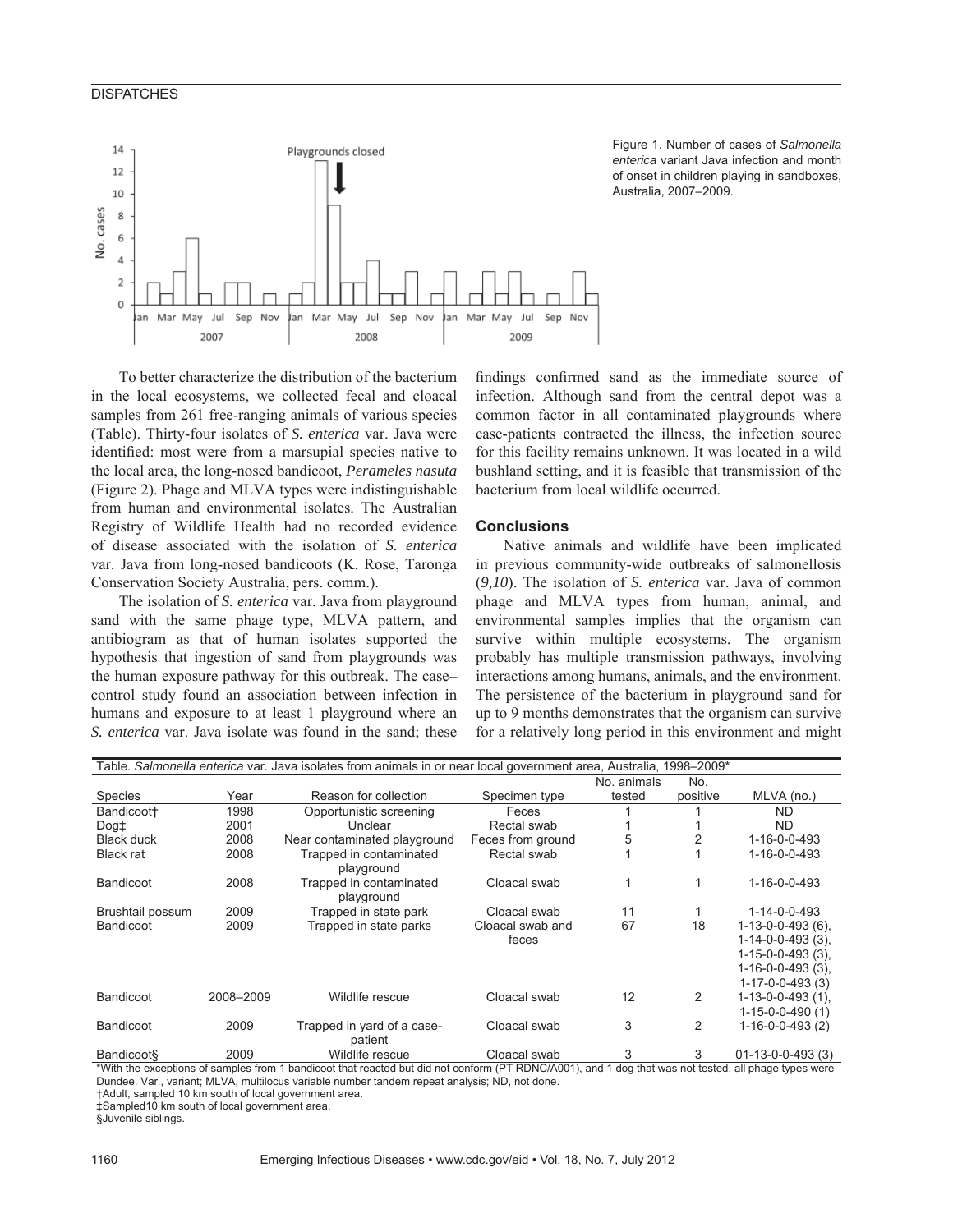

Figure 2. Long-nosed bandicoot (*Perameles nasuta*). Photograph courtesy of Taronga Zoo, Sydney, New South Wales, Australia.

provide information about the natural history of the bacterium and how it can infect humans.

We detected *S. enterica* var. Java with the outbreak phage type and MLVA typing in cloacal swab specimens from 31% of native long-nosed bandicoots sampled (Table); illness in the animals was not apparent. It is unclear whether the bacterium has a predilection for this species or whether the bandicoot exhibits a particular behavior that predisposes it to being colonized. Further research is merited.

The study identifies accidental sand ingestion as a previously unrecognized pathway for humans acquiring illness caused by *S. enterica* var. Java and provides further evidence for the need to manage this medium in playgrounds to protect public health. The emergence of human disease caused by *S. enterica* var. Java from this environmental source and the local colonization of wildlife with the same bacterium highlights the consequences of the interface between human and wildlife health. Further research and a more extensive systematic sampling program that includes the local government area that was the focus of this study are required to better understand the ecology of *S. enterica* var. Java and the potential role of wildlife in sustaining human disease outbreaks. Ultimate control of the outbreak might require a strategy that involves altering human behavior, the environment, and wildlife habitat.

#### **Acknowledgements**

We thank the staff of the Microbiological Diagnostic Unit, University of Melbourne, for phage and MLVA typing of sand samples and phage typing human isolates; the staff of the Institute for Clinical Pathology and Medical Research, Westmead for MLVA human isolate typing; the Public Health Unit and Public Health Officer training staff for performing case-patient followup and interviews of controls; Taronga Wildlife Hospital for conducting preliminary microbial culture of many of the wildlife samples, and Jane Hall for her attention to detail in collating animal records; Ben Hope, Rachel Miller, Geoff Ross, and Ron Haering from New South Wales Office of Environment and Heritage for organizing the trapping of bandicoots in state parks; and the Australian Biosecurity Intelligence Network, for wildlife health information management and communication systems that contributed to this research.

Dr Staff is a physician for the public health system of New South Wales, known as NSW Health, Sydney, and a clinical senior lecturer at the University of Sydney. His research interests include the public health aspects of communicable disease control and environmental health.

#### **References**

- 1. Desenclos J, Bouvet P, Benz-lemoine E, Grimont F, Desqueyroux H, Rebiere I, et al. Large outbreak of *Salmonella enterica* serotype *paratyphi B* caused by a goats' milk cheese, France, 1993; a case finding and epidemiological study. BMJ. 1996;312:91-4. http:// dx.doi.org/10.1136/bmj.312.7023.91
- 2. Brown DJ, Mather H, Browning C, Coia J. Investigation of human infections with *Salmonella enterica* serovar Java in Scotland and possible association with imported poultry. Euro Surveill. 2003;8:35–40.
- 3. Ward L, Duckworth G, O'Brien S. *Salmonella* java phage type Dundee—rise in cases update. Euro Surveill. 1999;3:pii=1435.
- 4. Denny J, Threfall J, Takkinen J, Lofdahl S, Westrell J, Varela C, et al. Multinational *Salmonella Paratyphi* B variant Java (Salmonella Java) outbreak, August–December 2007. Euro Surveill. 2007;12:E071220.2..
- 5. Musto J, Kirk M, Lightfoot D, Combs B, Mwanri L. Multi-drug resistant Salmonella java infections acquired from tropical fish aquariums, Australia, 2003–04. Commun Dis Intell. 2006;30:222–7.
- 6. Doorduyn Y, Van Den Brandhof W, Van Duynhoven Y, Wannet W, Van Pelt W. Risk factors for *Salmonella* Enteritidis and Typhimurium (DT104 and non-DT104) infections in the Netherlands: predominant roles for raw eggs in Enteritidis and sandboxes in Typhimurium infections. Epidemiol Infect. 2006;134:617–26. http:// dx.doi.org/10.1017/S0950268805005406
- 7. Wang Q, Chiew R, Howard P, Gilbert G. *Salmonella* typing in New South Wales: current methods and application of improved epidemiological tools. N S W Public Health Bull. 2008;19:24–8. http:// dx.doi.org/10.1071/NB07036
- 8. Lindstedt BA, Torpdahl M, Nielsen EM, Vardund T, Aas L, Kapperud G. Harmonisation of the multiple-locus variable-number tandem repeat analysis method between Denmark and Norway for typing *Salmonella* Typhimurium isolates and closer examination of the VNTR loci. J Appl Microbiol. 2007;102:728–35. http://dx.doi. org/10.1111/j.1365-2672.2006.03134.x
- 9. Ashbolt R, Kirk MD. *Salmonella* Mississippi infections in Tasmania: the role of native Australian animals and untreated drinking water. Epidemiol Infect. 2006;134:1257–65. http://dx.doi.org/10.1017/ S0950268806006224